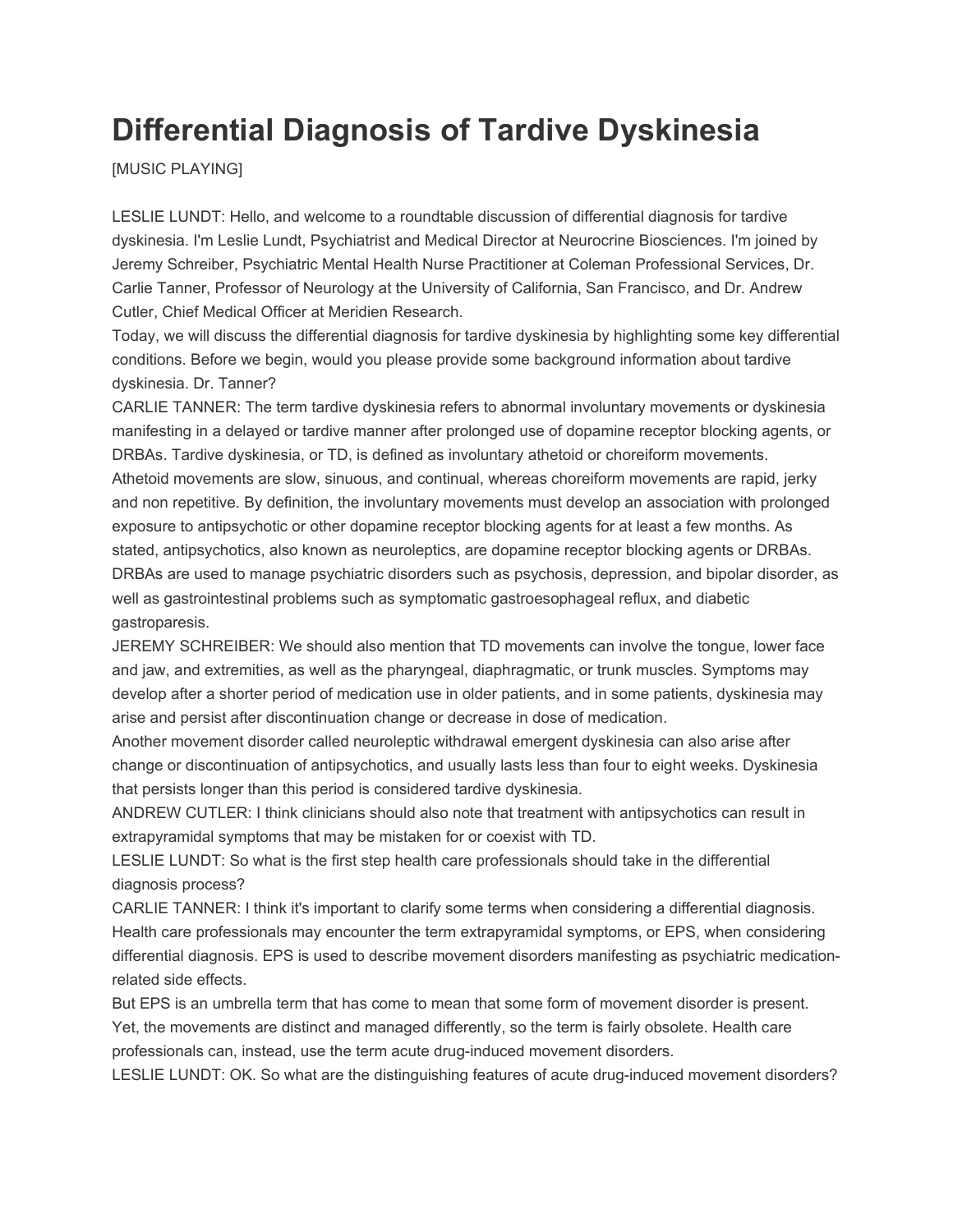CARLIE TANNER: To begin with, health care professionals should note that the acute portion of the term refers to the quick onset of movement disorders after initiation of therapy, which helps separate the conditions from the tardive forms. The term tardive in tardive dyskinesia, for example, refers to the fact that the abnormal involuntary movements manifest in a delayed manner.

This is an important distinction that can be used to detect acute drug-induced movement disorders that health care professionals may falsely characterize as tardive in nature. Acute drug-induced movement disorders are characterized by a quick time to onset after drug exposure. We're talking hours to days. ANDREW CUTLER: And the other defining feature is that the movements typically resolve after drug discontinuation rather than persisting. These traits contrast with TD, which can present after years of treatment and can persist for years or decades after drug discontinuation.

LESLIE LUNDT: Those are important points of distinction. What are the key acute drug-induced movement disorders HCPs should consider when determining whether or not the patient has TD? ANDREW CUTLER: We will be discussing three of the more commonly seen drug-induced movement disorders that health care providers should be aware of, namely, parkinsonism, akathisia, and dystonia. LESLIE LUNDT: So let's start with acute or drug-induced parkinsonism. What are the main drug-induced parkinsonism characteristics with which HCPs should be familiar?

ANDREW CUTLER: Drug-induced parkinsonism can be evident as early as a few days after drug initiation, but in some cases, it can take as long as several months to manifest. Symptoms of druginduced parkinsonism include tremor, rigidity of the neck, trunk, and extremities, and bradykinesia of facial regions, extremities, and gait.

CARLIE TANNER: Yes, but unlike TD, drug-induced parkinsonism symptoms typically improve with treatment dose reduction or discontinuation.

LESLIE LUNDT: OK. I see how drug-induced parkinsonism differs from TD. Let's move on to druginduced akathisia. What are its main characteristics?

CARLIE TANNER: Akathisia is characterized by feelings of inner tension, irritability, anxiety, jitteriness, and the urge to move. Movements manifest as restlessness with an inability to hold still.

ANDREW CUTLER: And because we're talking about the acute form of akathisia, the quick onset time and ability to resolve through drug discontinuation applies, right?

CARLIE TANNER: That's right. Acute akathisia usually develops within a few days after dopamine receptor blocking agent initiation, during dose escalation, or after patients switch to a more potent DRBA. Clinicians should also note that acute akathisia can also be caused by other drugs such as selective serotonin reuptake inhibitors, or SSRIs, antiepileptics, and recreational cocaine use. As with drug-induced parkinsonism, but unlike TD, acute akathisia typically resolves after drug discontinuation.

LESLIE LUNDT: Now let's consider acute or drug-induced dystonia. What is the condition's key phenomenology?

ANDREW CUTLER: Acute dystonia is characterized by muscle contractions that can be painful and manifest as twisting, repetitive involuntary movements, along with abnormal postures. Acute dystonic reactions can affect any part of the body, but usually involve the head, neck, eyes, mouth, and jaw. CARLIE TANNER: And when it comes to the timing of onset, acute dystonic reactions usually develop within days of starting treatment, with half of all cases occurring within the first 24 hours of medication initiation, and almost all events occurring within five days of starting treatment.